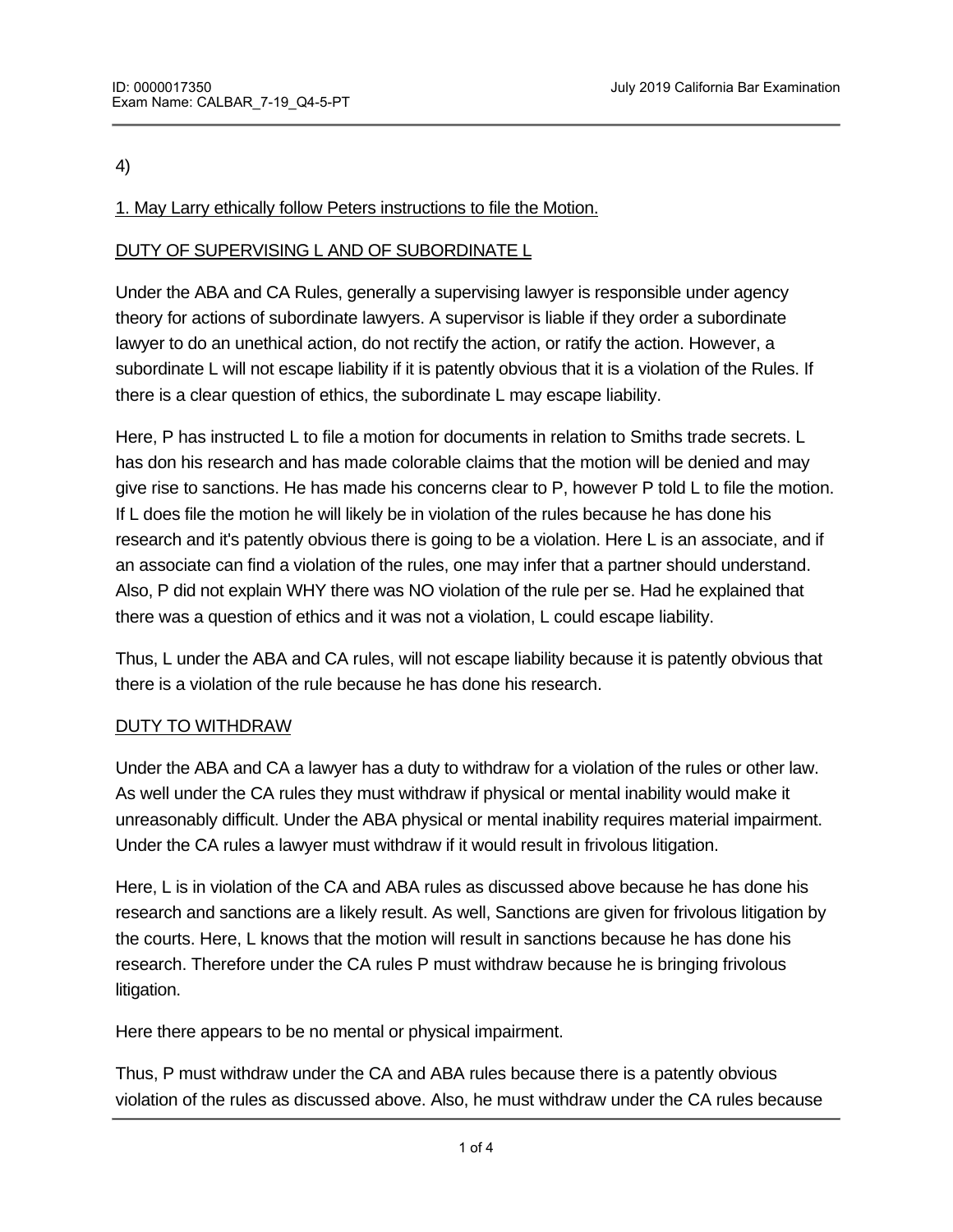filing the motion will result in sanctions which is construed as bringing forward frivolous litigation.

# DUTY TO REPORT

Under the ABA Rules, if an L KNOWS of a violation of the rules that calls into question another L's trustworthiness and ability to practice law they must report. Under the CA rules an L must self report when a felony is committed, Sanctions above \$1000, or 3 malpractice suits in a year.

Here, L likely knows that a violation will be committed, however that action has not happened because it is too soon. When and if it does happen, under the ABA rules, he will likely have to report. Under the CA rules, if he files the motion, AND he there are sanctions L will have to self report if the sanctions are above \$1000.00. There are no felonies or malpractice suits pending.

Thus, L under the ABA rules, has a duty to report if he files the motion and sanctions occur. Under the CA rules, he has a duty to self report if the sanctions are above \$1000.0

### 2. What are Larry's Obligations in relation to the damaging document?

### DUTY TO DISCLOSE MITIGATING EVIDENCE

Under the ABA and CA rules L has a duty to present mitigating evidence.

Here, P has instructed L to withhold the document from discovery. This is a violation under the ABA and CA rules because L knows there is NO BASIS at all to refuse the production of the document.

Thus, L has violated his duty to present mitigating evidence under both sets of rules.

### DUTY TO OPPOSING COUNCIL/ DUTY OF CANDOR

Under the ABA and CA rules a lawyer must not make a false statement or make a dishonest trick to opposing counsel. Under the CA rules an lawyer make material statements that are untruthful. This applies to objections.

Here, as discussed above, there is no basis for the rejection, a lawyer must present mitigating evidence. As well, P has instructed L to impose hearsay, trade secrets and overbreadth objections and not produce the document. This is a dishonest trick because it is baseless due to the fact that the document would be "very helpful" to the opposition. Thus, under the ABA and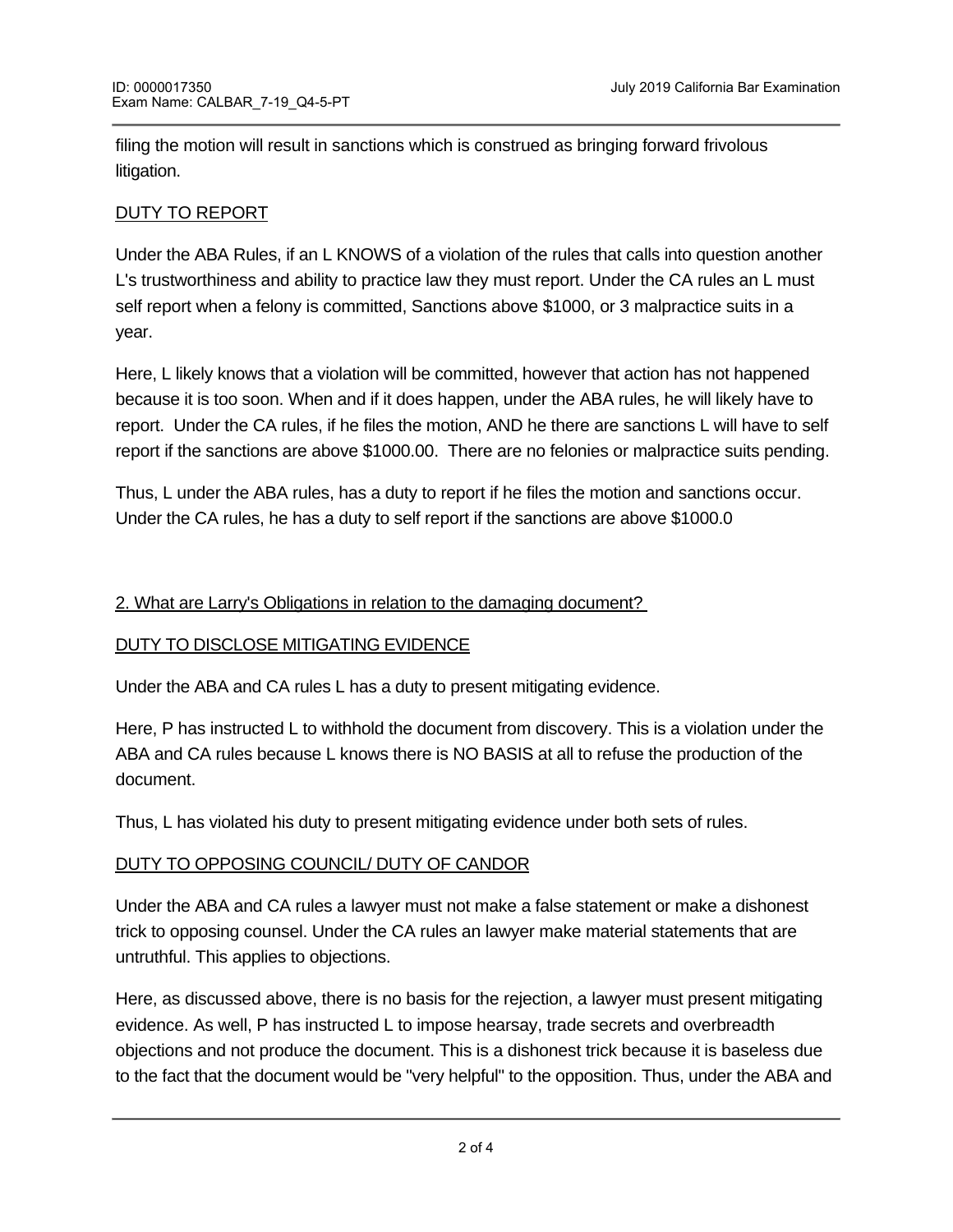CA rules, L has made a dishonest trick and broke his ethical violations.

Here, under the CA rules, the hearsay, Trade Secrets and the overbreath objections are untruthful material statements because they are lies. L knows the document is helpful and he will therefore be in violation of the rules if he does not produce the document.

Thus, L is in violation of the ABA and CA rules for dishonest trick, and the CA rules because he will be making untruthful statements to opposing council.

### 3. What ethical obligations must Larry respect with regard to XYZ's job offer?

#### DUTY OF CONFIDENTIALITY

Under the ABA and CA rules a lawyer owes an absolution duty to current and former client confidentiality, unless an exceptions applies. Under the ABA rules exceptions are substantial bodily harm (SBH), substantial financial harm, reporting violations to the ethics board and compelled by the law/courts/rules. Under the CA rules, exceptions are SBH (after informing the client that they may have to disclose if there is continuation) and if compelled by the law or courts.

Here L has to maintain a firm duty to his current and former clients. If he chooses to talk to XYZ firm, he MUST not disclose any information obtained during the any current or former client relationships. As no exception applies under these facts L may not break his duty.

Thus, if L leave ABC for XYZ he may not break confidentially of his current of former clients under both the ABA and CA Rules.

#### IMPUTED DISQUALIFICATION.

Under the ABA rules there will be an inputed disqualification to the entire firm if there is an actual conflict or potential unless it is of a personal interest, or if the lawyer is timely screened of an apportioned none of the fee and the client is informed. The CA rules are the same, but the client must give informed written consent.

Here, under the ABA if L takes the job offer with XYZ he will have to be screened off, and receive none of the fee otherwise XYZ will have an imputed disqualification. As well Smith will need to be informed and under the CA rules Smith will have to give informed written consent that opposing counsel in a former or current matter has taken a job with the XYZ firm.